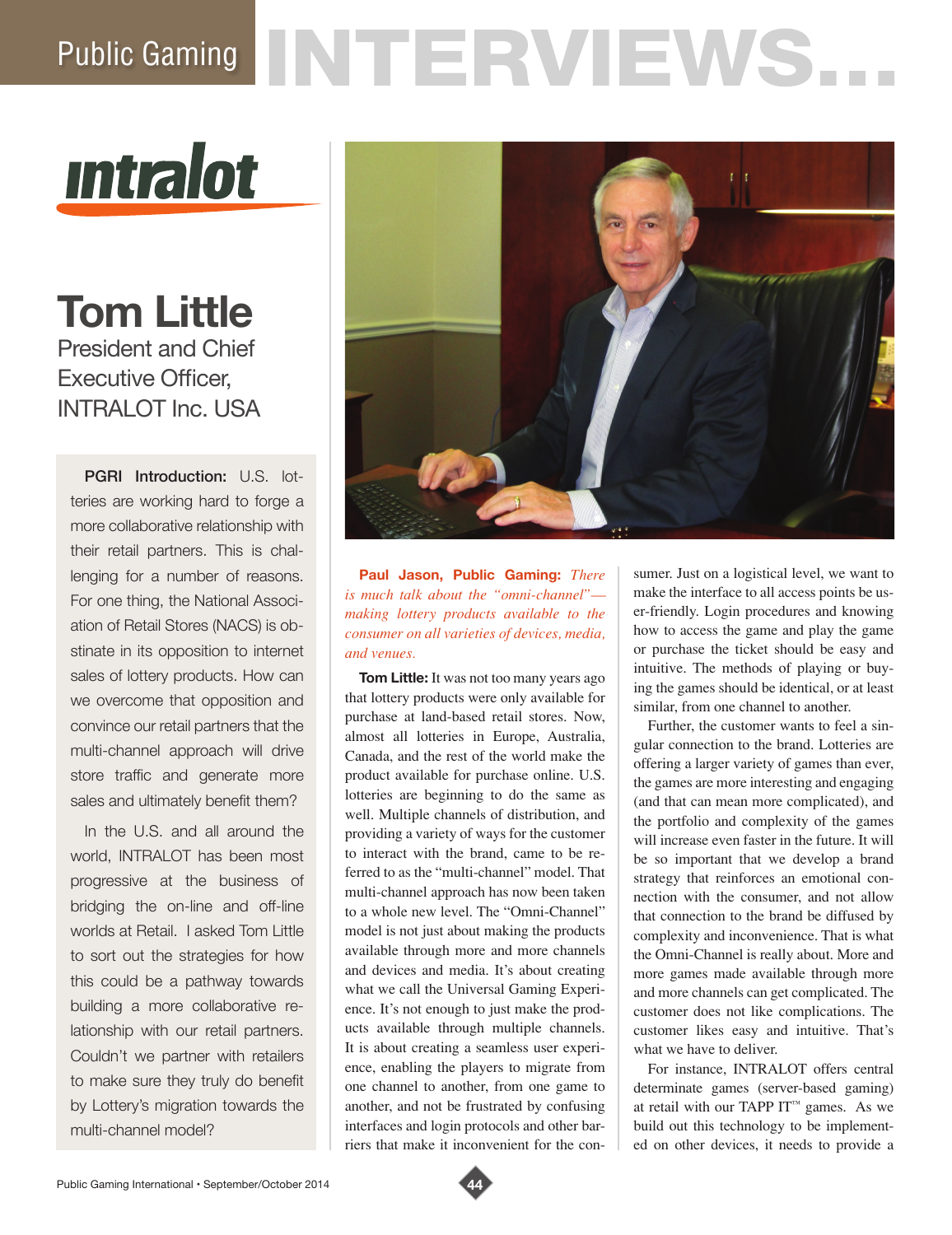player-experience that is fun and readily understood with an easy learning curve as the consumer migrates from smart-phones to tablets to TAPP IT™ and other self-serve in-store deliver systems. Essentially we will provide a single user interface for any device the consumer wants to use. In addition, we need to build in the ability for the operator to integrate the retailer in whatever ways fits their strategy, i.e. commissioning and cross-promoting and other agendas that we may not even know about right now. We have great game developers that are integrating with us through our API so that retailers and consumers alike can readily embrace a migration process to more sophisticated, and entertaining, games and channels. Omnichannel is about enabling all this to happen such that the high-tech back-office technology appears simple and user-friendly to the player and retailer. Of course, this process is all being implemented in partnership with the lottery partners, which we serve, the retailers that sell lottery products, and the consumers who buy the products. Together we are evolving this business to position government-gaming operators to be the gaming destination of choice for the next generation of consumers.

## *Are there ways to integrate a social networking experience into the lottery playing experience? Why can't we create an easy path-way for the player to post his "like" for Lottery on Facebook? Post that she just won \$50 and is buying her friends drinks tonight and such? And maybe loop in the retailer in some way?*

**T. Little:** We already can create an easy path-way for the players to post their "like" for Lottery on Facebook or post that he/ she just won \$50 and is buying their friends drinks tonight. There are a number of different ways to directly interface with Facebook and other social media channels. We believe the best way is to design games that have some sort of life after the ticket reveal or the drawing. More specifically, add value to the losing tickets after the reveal. The winning tickets already deliver value. So, in effect, our job is to create good losing tickets. Players could perhaps accrue points for their losing tickets to be redeemed in some way. Or why not create a social media Zynga-like game—losing tickets could be used as currency to buy virtual goods. That would cost Lottery nothing, other than the game development and maintenance cost. And it

could add a very interesting component to the game. After all, the vast majority of our players end up with losing tickets. We need to focus our resources on enhancing the value to the consumer experience of purchasing losing tickets. The social networking that you refer to is already being done. Play that goes through the web enables the game results, player comments, etc. to be linked directly to social media sites.

## *One obstacle is our inability to enable Retailers to understand how and why the Omni-Channel approach will benefit them.*

**T. Little:** The biggest issue facing the lotteries when it comes to integrating the Omni-Channel approach with brick & mortar retailers is communication. For example, NACS (the Retailers' Association), in a recent debate, said that one of the reasons that they were against play on the Internet was because of underage play. Another reason was that they were worried about out-ofstate play. These types of issues have already been solved from a technical standpoint to assure that they don't happen. Games of chance in general, and that includes lottery tickets, have been sold online for many years almost everywhere else in the world without incident. The technology to prevent underage play and out-of-state play is proven to work. Of course, the people at NACS know this. They just hope that the disinformation can create concern on the part of the legislators they are trying to convince to prevent Lottery from being sold online. Retailers are understandably worried that they will lose business and commissions. They should not be because the Omni-Channel approach draws in more consumers, drives more store traffic, and benefits retailers. John Kennedy said "A rising tide lifts all boats" and that is what the Omni Channel approach does for lottery products, lottery operators, and retailers. This has been proven over and over again with lotteries that are able to sell on the internet. NACS rebuttal to that is that they might have had larger increases in their land-based stores without internet sales taking place. That is a convenient argument since there is no way to prove or disprove it. The thing is, that there are many ways to integrate the retailers into an Omni-Channel model. Commissions can be shared and lottery websites can be an incredibly powerful medium to promote retailers and drive storetraffic. When you consider the increased store traffic that lottery online promotion

would drive, the net result for retailers is unequivocally positive. Many retail stores are employing an Omni-Channel approach already, and so we should be able to engage their support. We have internet solutions available for implementation in the retail stores right now. For example, some of our lottery operator clients have our self-service Multi-Purpose Next Generation (MPNG) machines and are selling our TAPP IT™ interactive games at land-based retailers. We could enable players to play the same games online for fun and come into the store to play for money.

For the entertainment non-money games we can provide retailer promotions to drive players back into the stores. Another option is for players to get a ticket at the store that they then play at home, on their home computer or tablet or smart-phone. Another idea would be to be enable players to "top up" their e-wallets at the store and then allow them to play on the Multi-Purpose machines at the store or anywhere that they can get online.

A problem is that retailers who are moving towards the Omni-Channel model are not including Lottery in their planning process. The first thing we could do is to identify retailers who are already thinking about how to evolve their businesses to appeal to and connect with the next generation of consumers—the early-adopters of technology and business process trend-lines. These are the ones who will understand the benefits of integrating lottery into their planning processes. Think about it: Lottery has a massive consumer connection, really unlike any other product in the world. Retailers know this; they know that Lottery drives store traffic. The retailer who is already thinking about the Omni-Channel as it applies to their business will quickly grasp the reach and impact of Lottery's website connection to the consumer, and how it could be leveraged to drive new consumer groups into the store.

As an industry, we have not always treated our retailers as a true partner. If we want them to treat us as partners, we need to treat them as partners. By fully engaging with our retailers on every level, we will become a part of the process that includes Lottery in an Omni-Channel approach. Instead of being an Omni-Channel strategy that just serves the interests of Lottery, it will be a joint effort that is mutually beneficial for both Lottery and Retailer. By working with retailers on their terms, by including retailers in the